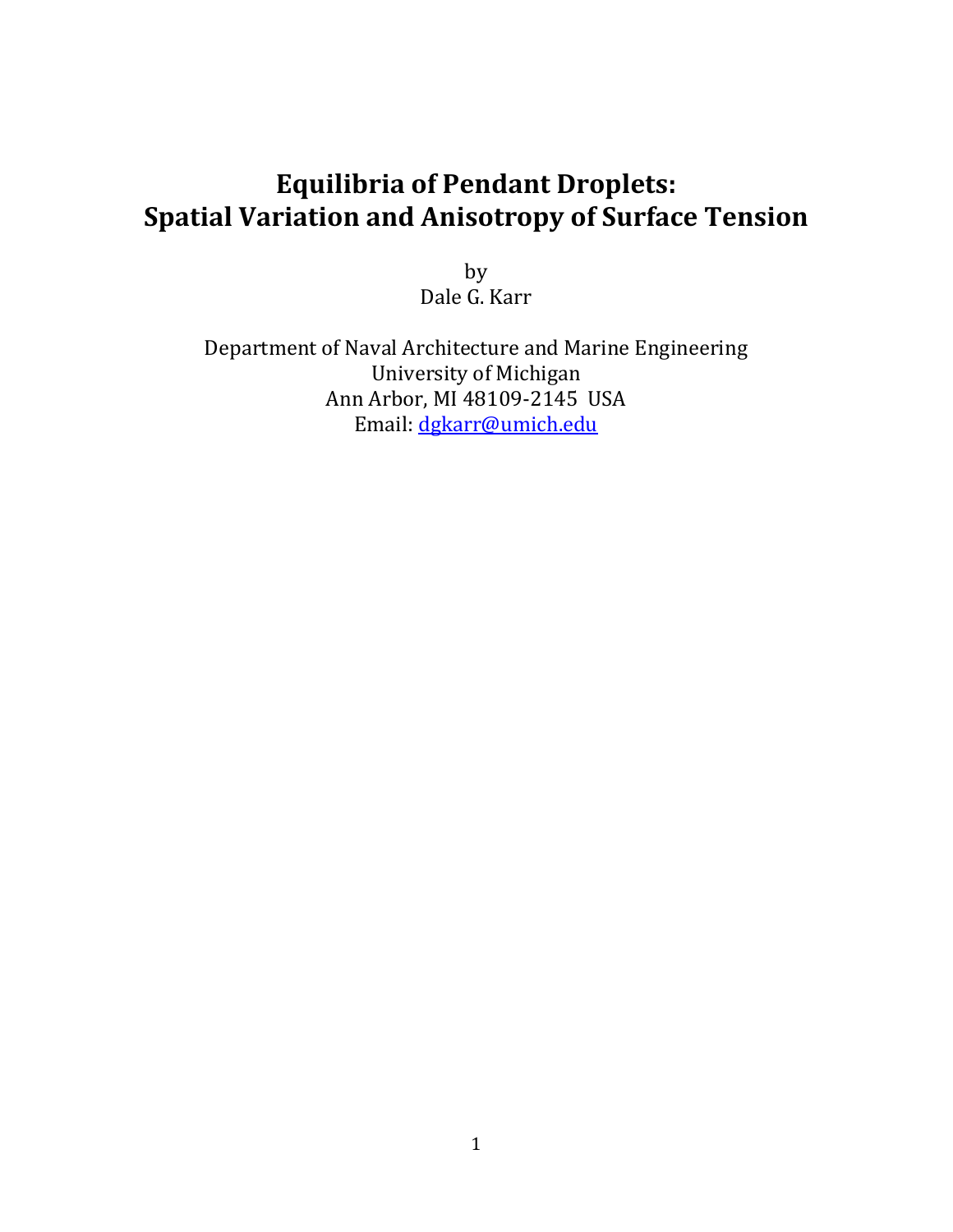### **Abstract**

An example of capillary phenomena commonly seen and often studied is a droplet of water hanging in air from a horizontal surface. A thin capillary surface interface between the liquid and gas develops tangential surface tension, which provides a balance of the internal and external pressures. The Young-Laplace equation has been historically used to establish the equilibrium geometry of the droplet, relating the pressure difference across the surface to the mean curvature of the surface and the surface tension, which is presumed constant and isotropic. The surface energy per unit area is often referred to as simply surface energy and is commonly considered equal to the surface tension. The relation between the surface energy and the surface tension can be established for axisymmetric droplets in a gravitational field by the application of the calculus of variations, minimizing the total potential energy. Here it is shown analytically and experimentally that, for conditions of constant volume of the droplet, equilibrium states exist with surface tensions less than the surface energy of the water-air interface. The surface tensions of the interface membrane vary with position and are anisotropic.

**Keywords:** capillary forces, droplets, surface energy, surface tension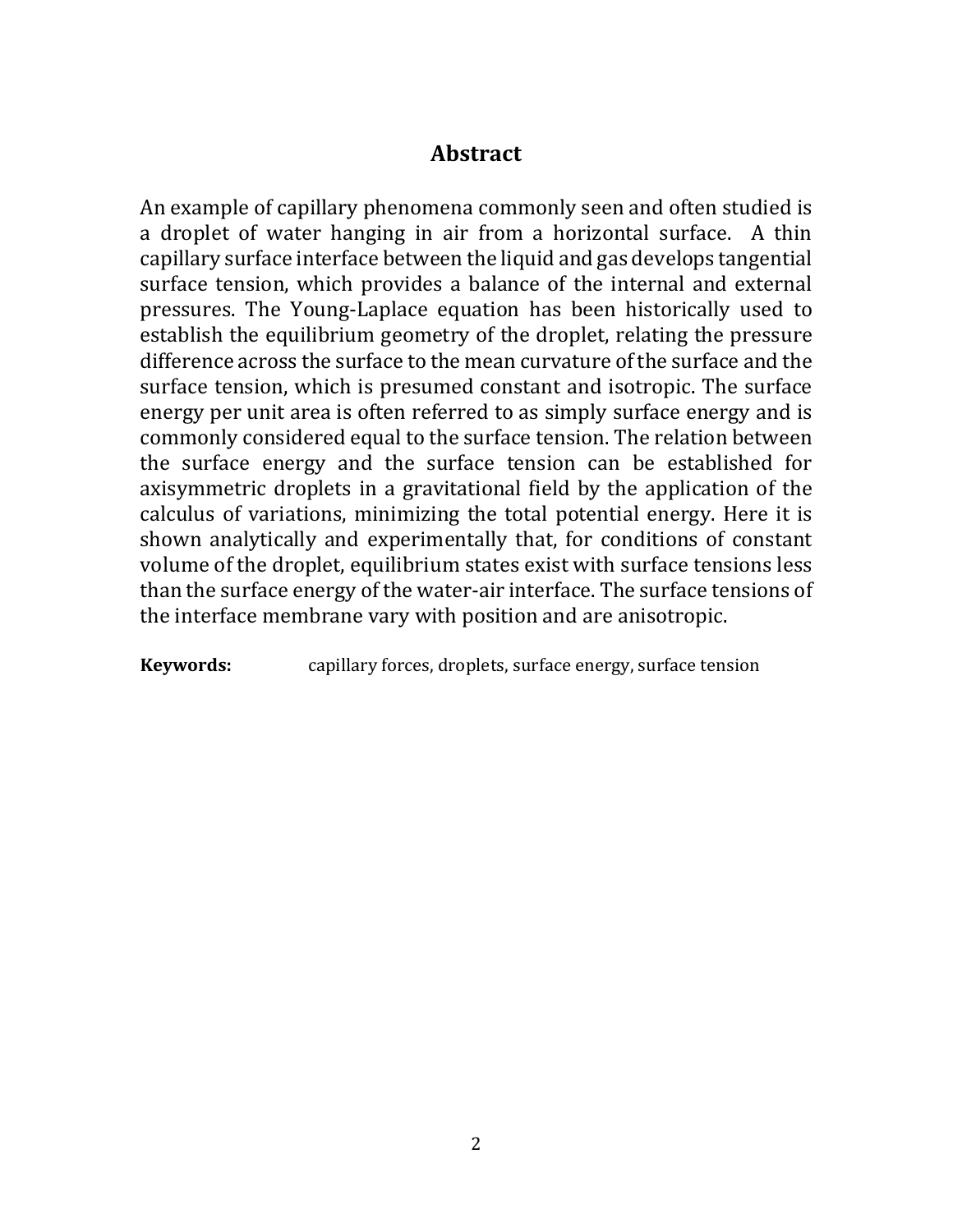### **Background**

For droplets of water in air with negligible inertia forces, the water mass is influenced by gravity and surface tension. These forces dominate at length scales of approximately 2mm, the characteristic capillary length (1-3). The rearrangement of molecular structure of the water at the air interface gives rise to a higher energy state of the surface than that of the bulk liquid. The energy associated with formation of the surface is quantified by  $\gamma$ , the free surface energy per unit surface area. The surface tension,  $\sigma$ , is often deemed equivalent to the surface energy and these terms are often used interchangeably. For water droplets in air at room temperature, a surface energy value of  $\gamma = 72$  dynes cm<sup>-1</sup> is used herein. Also in the following, a distinction is maintained between this fluid property and that of the surface tensions in the interface which also have dimensions of force per unit length. Experimental and analytical results for water pendant droplets show examples of anisotropic and variable surface tension.

The altered molecular structure of the interface changes its mechanical properties from that of the interior, rendering the thin layer between fluids the capacity to withstand tension (4). The Young-Laplace equation relates the pressure differential across the interface of two immiscible fluids to the surface tension and mean curvature of the surface. Young provided the relationship between surface tension, presumed to be constant throughout the interface, and the pressure differential in descriptive terms (5). Laplace provided these considerations in mathematical terms (6). Denoting the surface tension as  $\sigma$ , the principal radii of curvature of the interface surface as  $R_1$  and  $R_2$  and the pressure differential as  $\Delta P$ , the Young-Laplace equation is:

$$
\sigma\left(\frac{1}{R_1} + \frac{1}{R_2}\right) = \Delta P \tag{1}
$$

This expression has a rich history (7-9) and more than two centuries later, the Young-Laplace equation is effectively applied in many branches of science and engineering (10). The Young Laplace equation is used for pendant and sessile drops and for more general conditions under which menisci may develop (11-13).

The Young-Laplace equation was later derived by Gauss by applying the principle of virtual work (3, 14). The stable equilibrium configurations of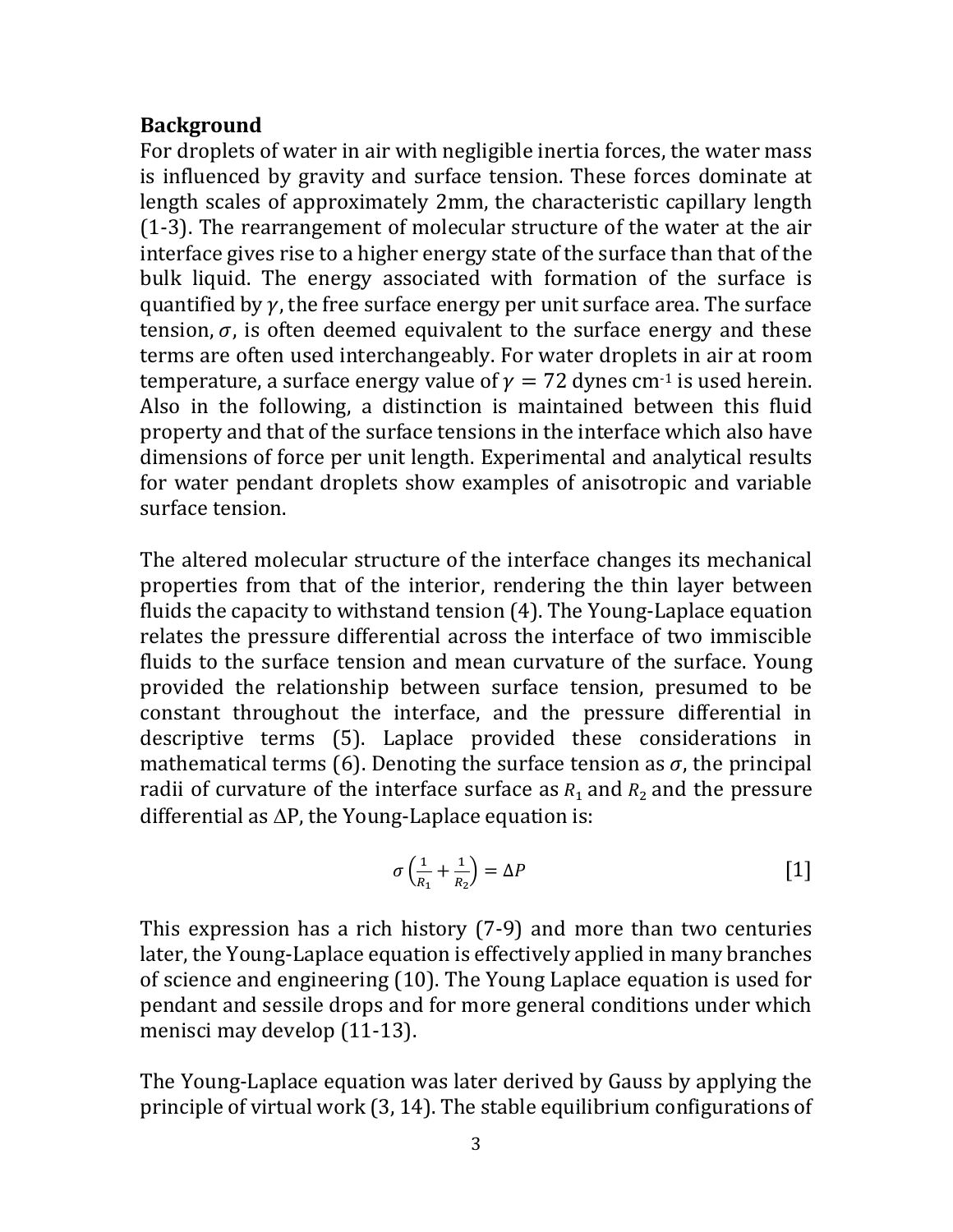mechanical systems are such that the total energy is a minimum for admissible virtual displacements (15). The energy terms in such an analysis for an incompressible fluid under isothermal conditions are the gravitational potential energy, the surface energy and a Lagrange multiplier,  $\lambda$ , associated with the system's constraint energy. The constraints typically concern either a prescribed pressure field or a constrained, constant volume for a pendant droplet (16, 17).

A photograph of a pendant water droplet hanging from a hollow, cylindrical borosilicate glass tube is shown in Fig. 1a. The tube has a circular cross section so axisymmetric pendants can be formed with the top of the pendant hanging from the outside of the tube. The geometry of the pendant is defined by the function  $r(z)$  relating the radius of the pendant to the position z, measured from the top of the pendant, shown in Fig. 1b. Also shown are the geometrical parameters of the pendant, including the total depth, d. Fig. 1b shows the meridional plane of the pedant which, when rotated about the z-axis, forms a surface of revolution.



**Fig. 1.** Axisymmetric pendant water droplets. **a)** A photograph of a pendant droplet hanging from a glass capillary tube with a view of the upper meniscus in the tube. **b)** A schematic diagram of the pendant geometry.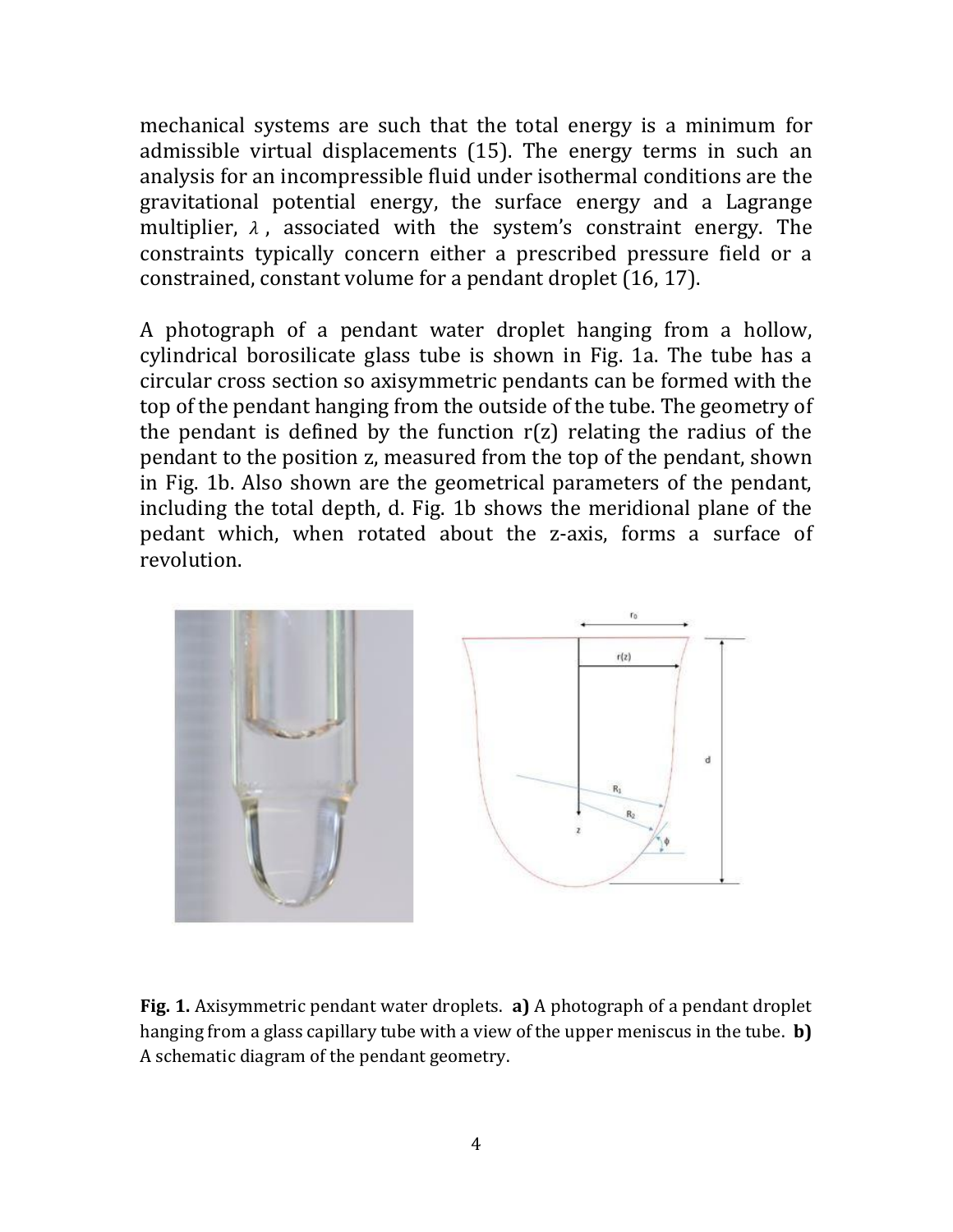### **Analysis**

The total energy potential for the pendant droplet takes the form

$$
\Pi = \pi \int_0^d \{-\rho g z r^2 + 2\gamma r [1 + (\dot{r})^2]^{1/2} - \lambda r^2 \} dz
$$
 [2]

In Eq. 2,  $\rho$  is the difference in mass density between the liquid and the surrounding gas and  $g$  is the acceleration of gravity. The radii of curvature are functions of the derivatives of r with respect to z:  $R_1 =$  $-[1 + (\dot{r})^2]^{3/2}(\ddot{r})^{-1}$  and  $R_2 = r[1 + (\dot{r})^2]^{1/2}$ . Products in the integrand are energy terms representing respectively, the gravitational potential, the surface energy and the constraint energy.

Determining the first order variation of the total energy, we let  $r \rightarrow r +$  $\epsilon \eta(z)$  and applying the equilibrium requirement,  $\delta \Pi = 0$ , yields

$$
\int_0^d \left[ \frac{\partial F}{\partial r} - \frac{d}{dz} \left( \frac{\partial F}{\partial r} \right) \right] \eta dz + \left( \frac{\partial F}{\partial r} \right) \eta \Big|_0^d = 0 \tag{3}
$$

The first term in brackets in the integrand yields the Euler-Lagrange equation:

$$
\gamma\left(\frac{1}{R_1} + \frac{1}{R_2}\right) = \rho gz + \lambda \tag{4}
$$

Eq. 4 can also be derived in a similar fashion by minimizing the total free energy functional (18).

If it is assumed that  $\sigma = \gamma$  and if  $\lambda$  is associated with the reference pressure,  $p_0$ , at the top of the pendant (z=0), then the Young-Laplace equation is readily reestablished from Eq. 4.

Eq. 1 can be reestablish from Eq. 4 without assuming *a priori* that that  $\sigma = \gamma$  if the reference pressure at the top of the pendant is prescribed, in which case  $\lambda = p_0$ . This is shown by considering Eq. 4 and two additional equilibrium equations for a membrane surface of revolution found by summing forces on a differential surface element (19, 20). By defining the tangential surface tensions in the meridional direction as  $N_1$  and in the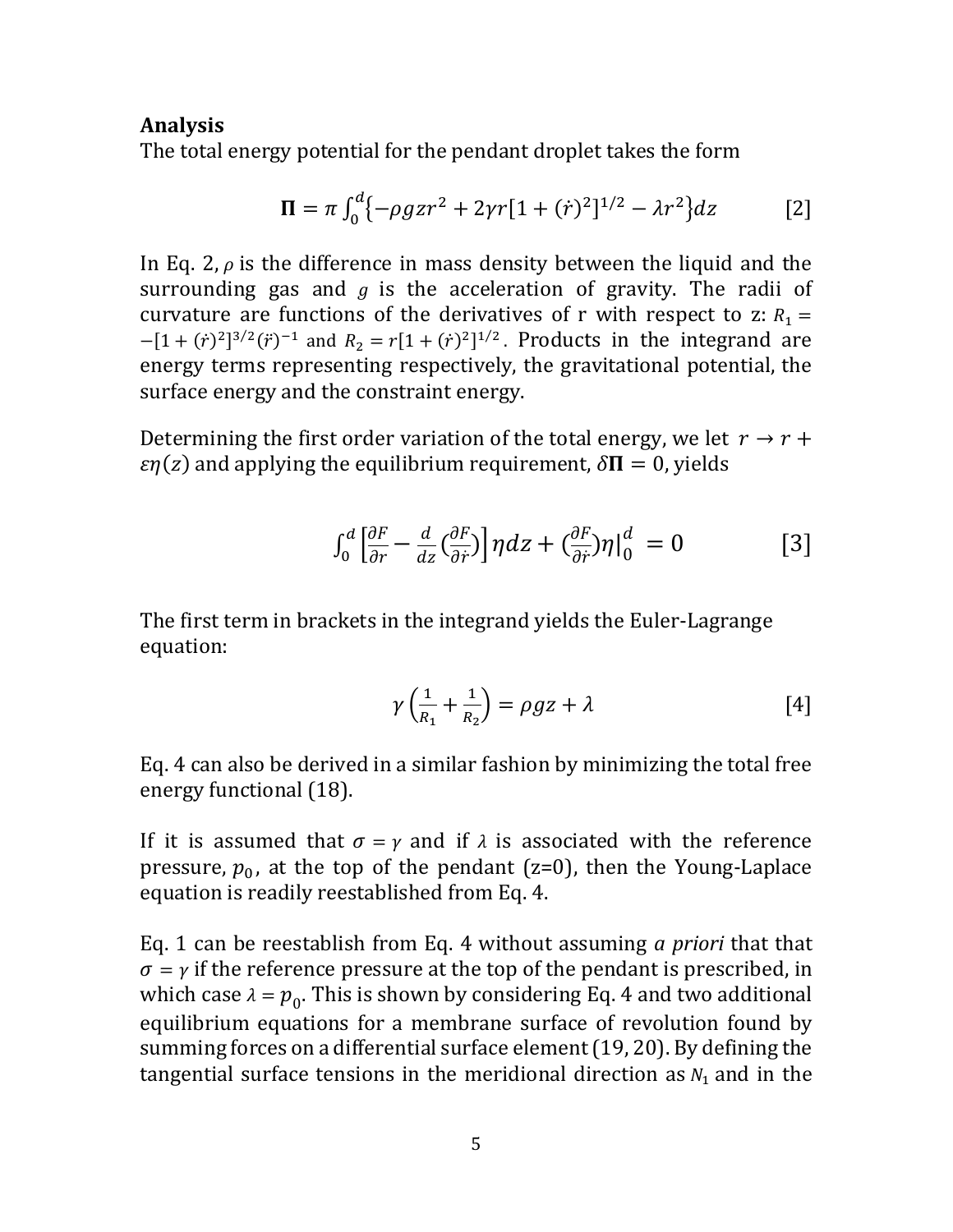perpendicular direction as  $N_2$ , summation of forces in the direction normal to the surface results in Eq. 5 for element equilibrium:

$$
\left(\frac{N_1}{R_1} + \frac{N_2}{R_2}\right) = \rho g z + p_0 \tag{5}
$$

The summation of the forces in the vertical direction on a differential surface element yields the requirement

$$
2\pi r^2 N_1/R_2 = (p_0 + \rho g z)\pi r^2 + \rho g v
$$
 [6]

The right hand side of Eq. 6 is the total vertical force below the station z with  $v$  denoting the volume of liquid below  $z$ .

We find the relation between the volume  $v(z)$  and the radii of curvature considering derivatives found from the definitions of the radii of curvature and from Eq. 4:

$$
\frac{d(R_2^{-1})}{dz} = \frac{1}{r} \frac{dr}{dz} \left(\frac{1}{R_1} - \frac{1}{R_2}\right)
$$
 [7]

$$
\frac{d(R_2^{-1})}{dz} = \frac{\rho g}{\gamma} - \frac{d(R_1^{-1})}{dz} \tag{8}
$$

The right hand sides in the two expressions above form an identity, which we add and subtract to the differential relation

$$
\frac{dv}{dz} = -\pi r^2 \tag{9}
$$

to find:

$$
\frac{dv}{dz} = \frac{\pi r^2 \gamma}{\rho g} \left[ \frac{d(R_2^{-1})}{dz} + \frac{2}{r} \frac{dr}{dz} \frac{1}{R_2} - \frac{d(R_1^{-1})}{dz} - \frac{2}{r} \frac{dr}{dz} \frac{1}{R_1} \right]
$$
 [10]

Integration then yields

$$
v = \frac{\pi r^2 \gamma}{\rho g} \left(\frac{1}{R_2} - \frac{1}{R_1}\right) \tag{11}
$$

By substituting this expression into Eq. 6 we find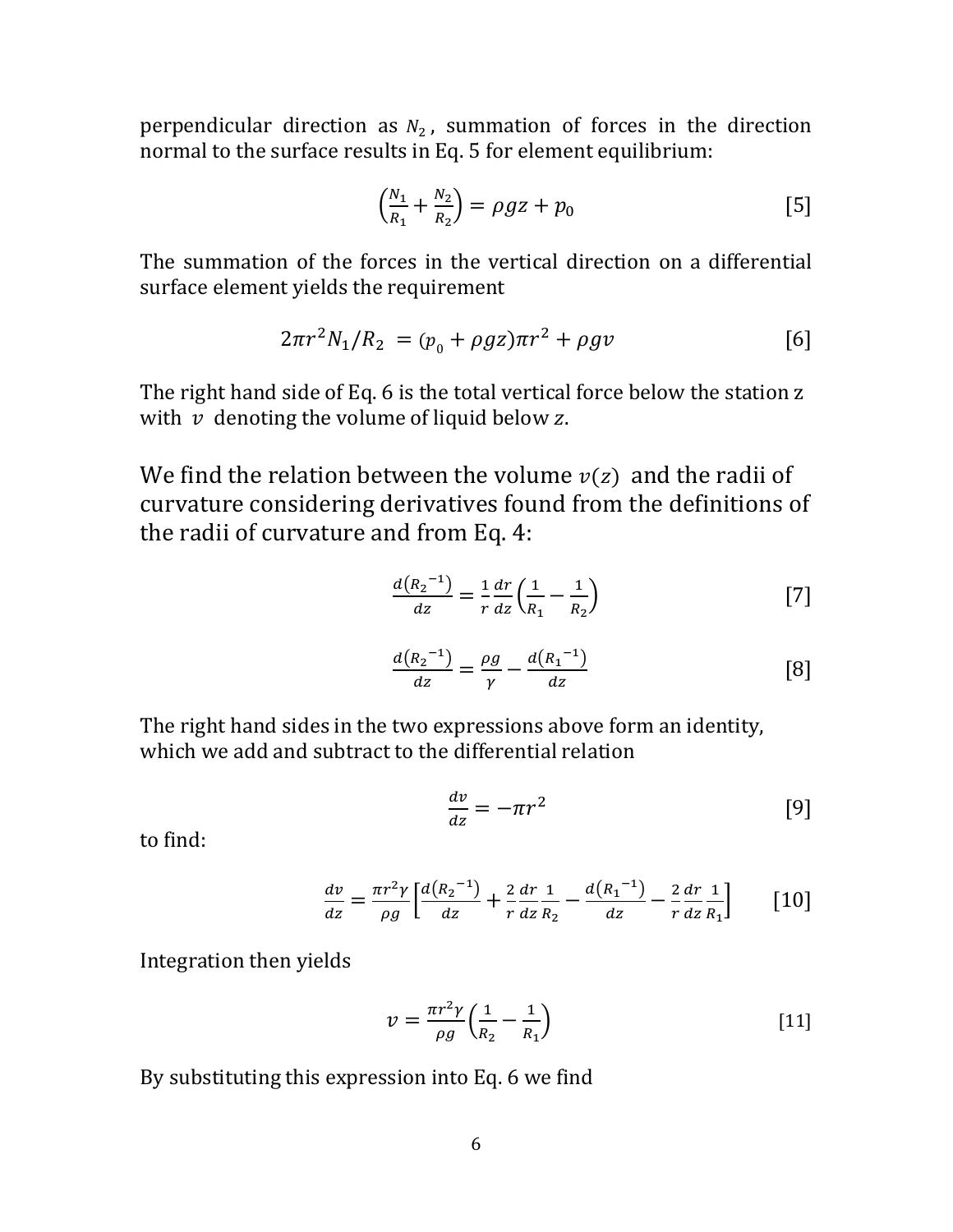$$
2N_1/R_2 = p_0 + \rho gz + \gamma \left(\frac{1}{R_2} - \frac{1}{R_1}\right)
$$
 [12]

Rearranging Eqs. 5 and 12 yields expressions for  $N_1$  and  $N_2$ :

$$
N_1 = \gamma + \frac{1}{2}R_2(p_0 - \lambda)
$$
 [13]

$$
N_2 = \gamma + R_2 \left( 1 - \frac{R_2}{2R_1} \right) (p_0 - \lambda)
$$
 [14]

It is evident from Eqs. 13 and 14 that for any nonzero value for  $R_2$ ,  $\sigma = N_1 = N_2 = \Upsilon$  if and only if  $\lambda = p_0$  in which case an isotropic, constant value for the surface tension is found numerically equal to the surface energy and Eq. 1 is recovered. The Young-Laplace equation is then used to determine the surface tension based on the geometry of the capillary surfaces developed in physical experiments (21-23). This is valid provided  $\lambda = p_0$ . There are instances where the pressure is not controlled, for example when the volume of the pendant is constrained (16). In the following section, examples are presented for pendant droplets for which  $\lambda \neq p_0$  and  $\sigma \neq \gamma$ .

#### **Results and Discussion**

Fig. 2a shows a droplet hanging from the cylindrical borosilicate glass tube as in Fig. 1a, here the outside diameter is 6.40 mm. Such a droplet configuration was addressed by Laplace using Eq. 1 for both the upper interface configuration in the tube and for the hanging pendant (6). The upper meniscus supports a portion of the fluid below it by the vertical component of the surface tension. At a particular distance below the upper surface, the liquid pressure is zero. According to application of Eq. 1 and a prescribed contact angle between fluid and solid surfaces (3), this point can be determined. Below this point, the pressure increases linearly with vertical depth.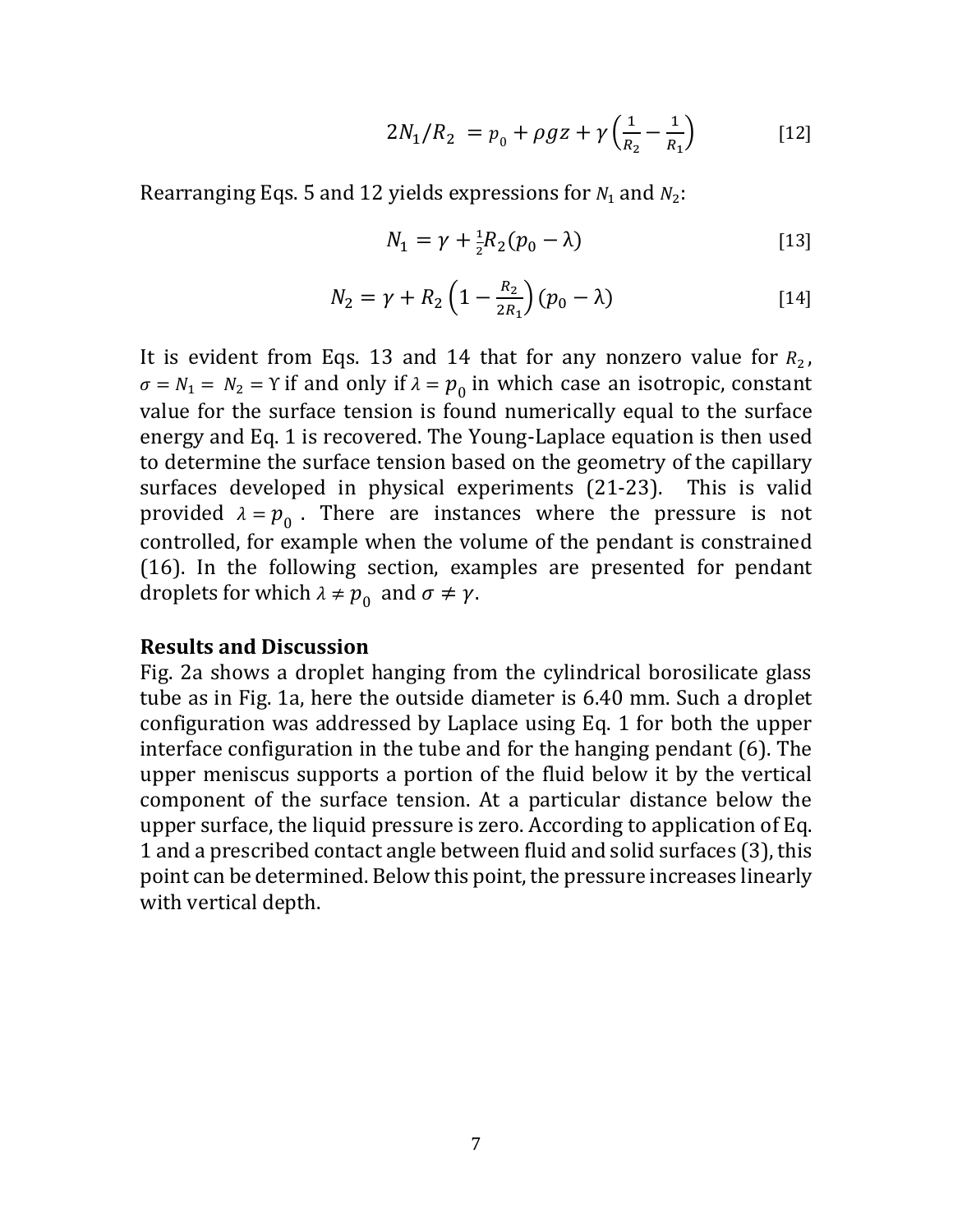

**Fig. 2.** Axisymmetric pendant water droplets hanging from a glass capillary tube with nearly identical geometry but with differing reference pressure. **a)** A photograph of a droplet with higher reference pressure. **b)** A photograph of a droplet with lower reference pressure. **c)** The two photographs of a) and b) spliced vertically along the centerline of the tube to show the higher pressure on the left and the lower pressure on the right.

Fig. 2b shows another droplet, which has very nearly the same pendant geometry, differing in surface geometry by only about one pixel; the square pixel size is 24 µm. The pendants of Fig. 2a and 2b are however subjected to different pressures as indicated by the height of the fluid within the capillary tube. This difference is accentuated in Fig. 2c where the left hand side and the ride hand side show the geometries of Fig. 2a and Fig. 3b, respectively. If using Eq. 1 is valid for both upper surfaces in Figs. 2a and 2b, then the configuration in Fig. 2b must have lower pressure differential in the hanging pendant. The pendant portion of Fig. 2b must therefore have a lower surface tension than that of Fig. 2a, thus contradicting Eq. 1.

It is difficult to precisely quantify the surface tension in the pendant from these photographs having called into question the validity of Eq. 1 for this case. We can resort to Eqs. 4, 13, and 14 to determine the surface tension, however, to do so, the reference pressure,  $p_0$ , must be known.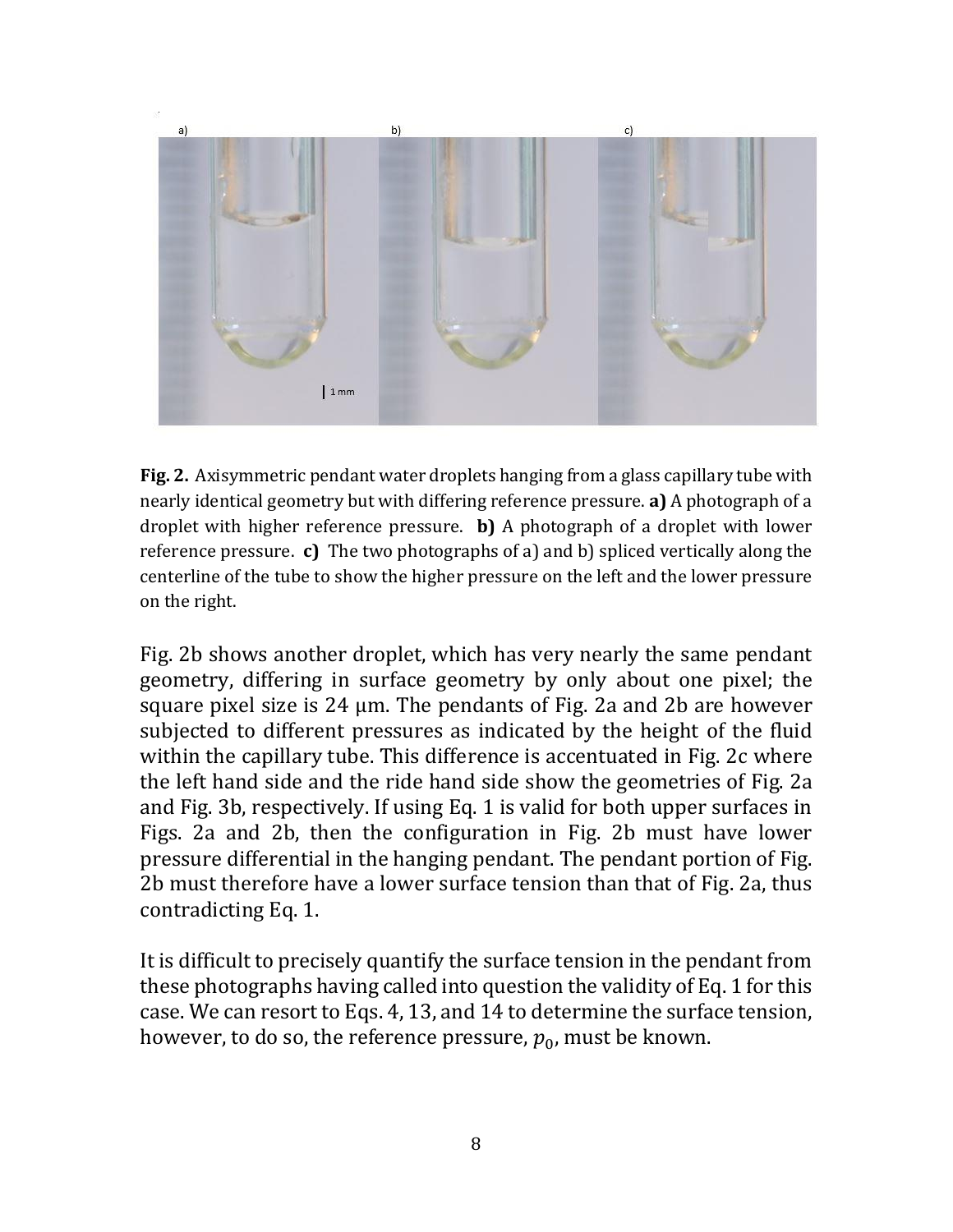To simplify the determination of the reference pressure and provide a more precise calculation of the surface tension in the pendant droplets, a hollow, circular cylindrical Perfluoroalkoxy (Teflon PFA) capillary tube shown in Fig. 3 is used. In the capillary tube, a contact angle for the liquid/solid interface is approximately  $\pi/2$  hence the upper surface is perpendicular to the capillary tube wall. The vertical component of any surface tension in the fluid interface above the base is then negligible.

Fig. 3 shows three pendant droplets, all having different surface geometries. These droplets hang from the inside of the tube; the inside diameter of the tube is 3.80 mm. The reference pressure,  $p_0$ , can be calculated based on the height of the horizontal liquid surface in the capillary tube. For these photographs the square pixel size is 23 µm. By determining the number of pixels above the bottom of the tube, the liquid heights above the top of the pendants are determined as 5.39, 5.39, and 5.30 mm for Fig. 3a, b, and c, respectively. Each pendant has nearly the same reference pressure,  $p_0$ , however with different geometry, the surface tensions in the pedant interfaces differ considerably.



**Fig. 3.** Axisymmetric pendant water droplets hanging from a Teflon PFA capillary tube with nearly identical reference pressure but with differing pendant geometry. **a)** A photograph of a droplet with smaller volume. **b)** A photograph of a droplet with intermediate volume. **c)** A photograph of a droplet with larger volume.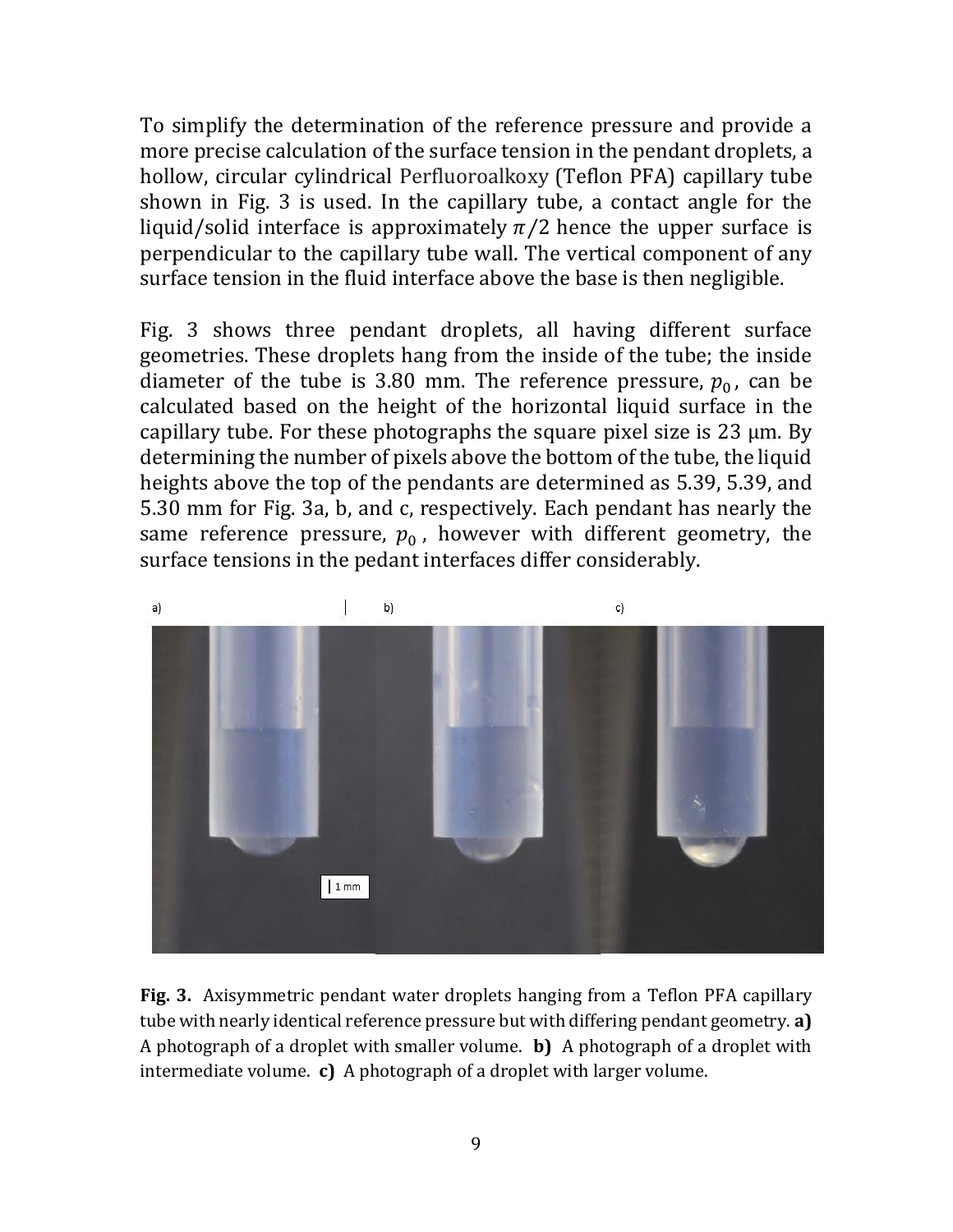To analyze such conditions, we refer to the second term in Eq. 3, this term must vanish for  $\delta \mathbf{\Pi} = 0$ :

$$
\left(\frac{\partial F}{\partial r}\right)\eta\left|_0^d = 0\right.\tag{15}
$$

This condition provides the boundary conditions at  $z=0$  and  $z=0$  for solutions of Eq. 4 for the pendant geometry. To evaluate this product at the boundaries we find:

$$
\left(\frac{\partial F}{\partial \dot{r}}\right) = 2\gamma r \dot{r} \left[1 + (\dot{r})^2\right]^{-1/2} \tag{16}
$$

At  $z = d$ , this partial derivative is zero; it is not zero at  $z = 0$ . There,  $\eta$ must be zero which requires the radius r to be specified.

For the droplets in Fig. 3, the boundary condition at  $z = 0$  is  $r = r_0$ ; we must therefore choose  $\lambda$  in Eq. 4 to satisfy this condition. We are not at liberty to choose  $\lambda = p_0$ . For a given (measured) value for d in each of the droplets shown in Fig. 3, a single value for the Lagrange multiplier  $\lambda$ is found which yields the droplet configuration that satisfies Eq. 4 and the boundary condition  $r(z = 0) = r_0$ , the inside radius of the tube.

Fig. 4 shows a curve of the resulting values for  $\lambda$  as a function of the depth, d, of pendant droplets having  $r_0 = 1.90$  mm at  $z = 0$ . This is the boundary condition for all of the pendants shown in Fig. 3. The three pendants in Figs. 3a, b, and c have calculated values for  $\lambda$  of 53.9, 59.7, and 63.3 Pa, respectively. These values are found from numerical solution of Eq. 4 subject to the boundary conditions. These solutions for the pendant geometry do not require assumptions of the magnitude of the surface tension or knowledge of the value of  $p_0$ .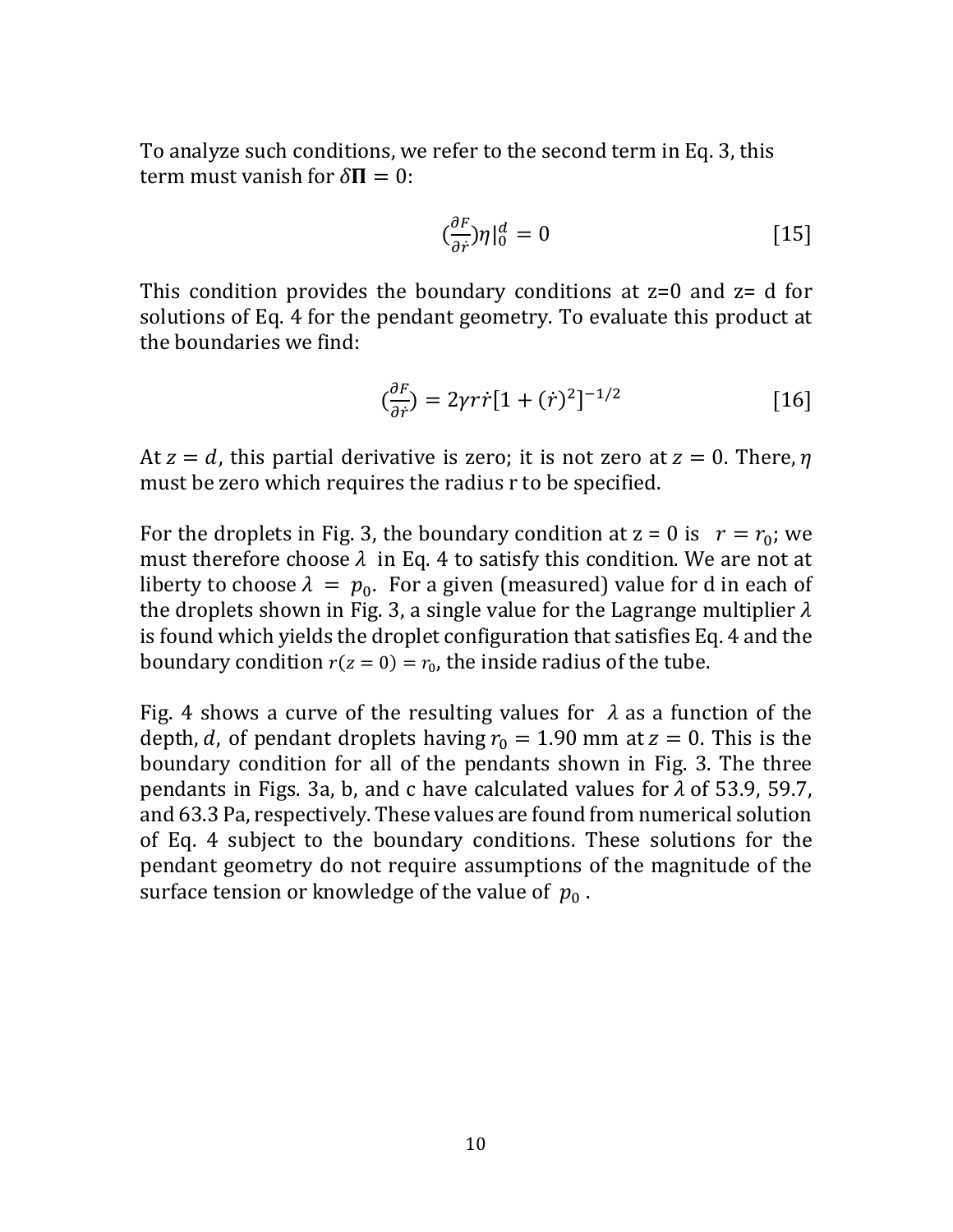

**Fig. 4.** The Lagrange multiplier values as a function of pendant depth, found to satisfy Eq. 4 the boundary conditions for the pendants hanging from the Teflon tubes of Fig. 3. Also indicated are the values for the Lagrange multiplier and the reference pressures for the particular pendant depths of Fig. 3.

To determine the surface tensions, we apply Eqs. 13 and 14 using the calculated values for  $\lambda$  and the measured values for the height of the water above the top of the pendant,  $z = 0$ . Based on the water heights for Figs. 3a, b and c, the reference pressures,  $p_0$ , are 52.7, 52.7, and 51.8 Pa respectively. The results of these calculations for the surface tensions of the droplet shown in Fig. 3c are shown in Fig. 5.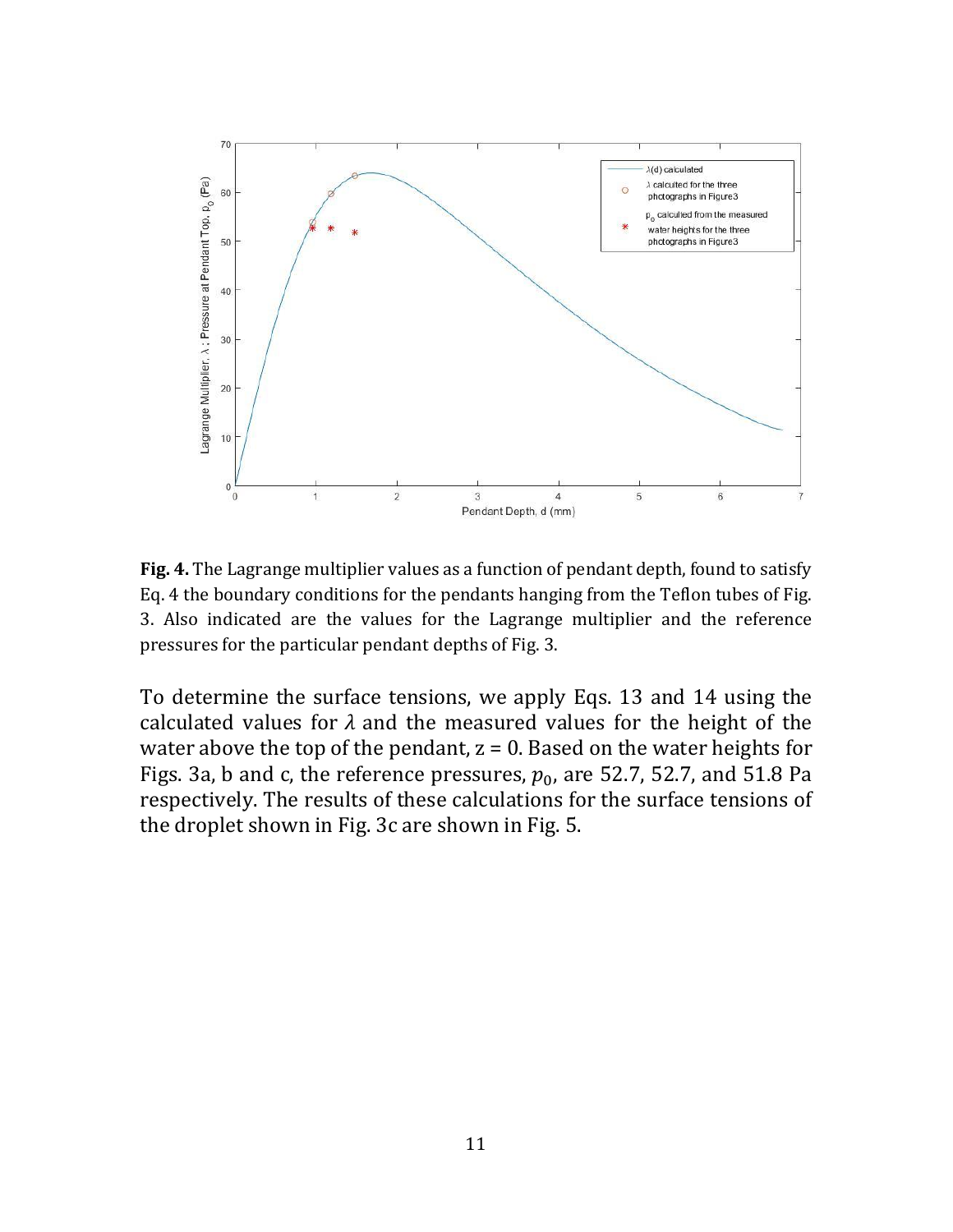

**Fig. 5.** The Non-dimensional surface tension components  $N_1/\gamma$  and  $N_2/\gamma$  as functions of distance below the bottom of the capillary tube. The surface tensions were calculated for the image in Fig. 3c.

Both surface tension components  $N_1$  and  $N_2$  vary with position z. The surface tensions are equal only at the pendant bottom where  $R_1 = R_2$  and they are not equal in magnitude to the surface energy  $\gamma$ . The smallest value for the surface tension is  $N_2 = 0.8\gamma$ , at the top of the pendant. It is apparent from close scrutiny of the geometry and analysis of the equilibrium requirements of the liquid pendants that the surface tensions in the capillary surface interface are variable and anisotropic.

A key aspect of these findings is that the surface tensions are history dependent. As described in the following Methods section, various geometries can be established dynamically as the liquid is allowed to drop from the capillary tubes. The magnitudes of the surface tensions vary as a result of the fluid dynamics, eventually leading to the formation of the static equilibrium geometry of the pendant droplet.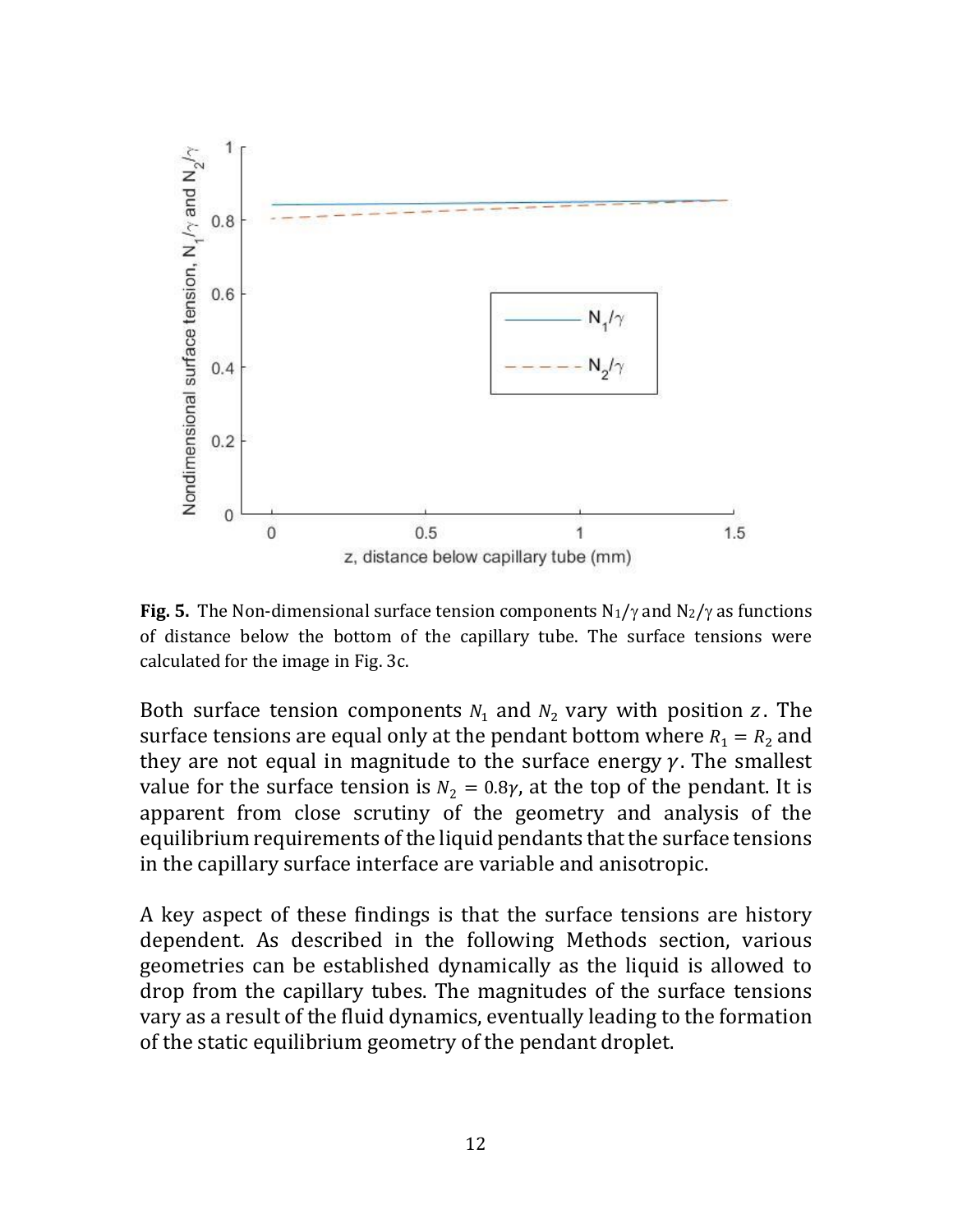### **Methods**

The pendants shown in the figures were formed by submerging the bottom portion of the capillary tubes in an open container of distilled water with the top of the tube covered; then the tubes were removed from the water. The outer surfaces of the Teflon tubes were then dried with absorbent paper, particularly the bottom of the tube; otherwise the top of the pendant often formed between the inner and outer diameter of the tube. Drying the bottom of the tube increased the likelihood of the eventual formation of a symmetrical pendant to hang from the inside diameter of the tube. This was not generally necessary for the glass tube as the water flowed from the outside of the tube and consistently formed the droplet from the outside diameter of the tube.

Subsequently the upper cover was released allowing the pressure above the upper meniscus to return to atmospheric pressure. When the upper pressure was returned to atmospheric very slowly, the tendency was to develop droplets with geometry consistent with Eq. 1, provided the amount of liquid was small enough to form a stable pendant droplet.

If however the cover was released suddenly, the pendant formed without pressure control and, if a large enough drop formed, the pendant would drop from the tube and a second drop would form with lower volume. Symmetrical droplets that settled into a stable configuration inconsistent with Eq. 1 were formed under these dynamic conditions. Then, slowly varying the pressure above the liquid causes a change in the geometry of the upper meniscus. This variation in geometry acts essentially as a plunger in the top portion of the tube and hence forces a change or new constraint on the volume of the pendant.

The tubes were supported with the axis of the mounted tube vertical using a Gilmont Flowmeter base stand with leveling bubble. Photographs were taken with a Canon EOS 50 camera using an EF 16-35 mm lens. The camera was mounted on a tripod with the camera base leveled so that the camera base was perpendicular to the vertical axis of the capillary tubes.

The image analyses involving the determination of the droplet surfaces were performed with the aid of the MicroSoft2010.Picture Manager. The numerical solutions for the surface geometry with specified boundary conditions were calculated using Mathworks Matlab 2017b software.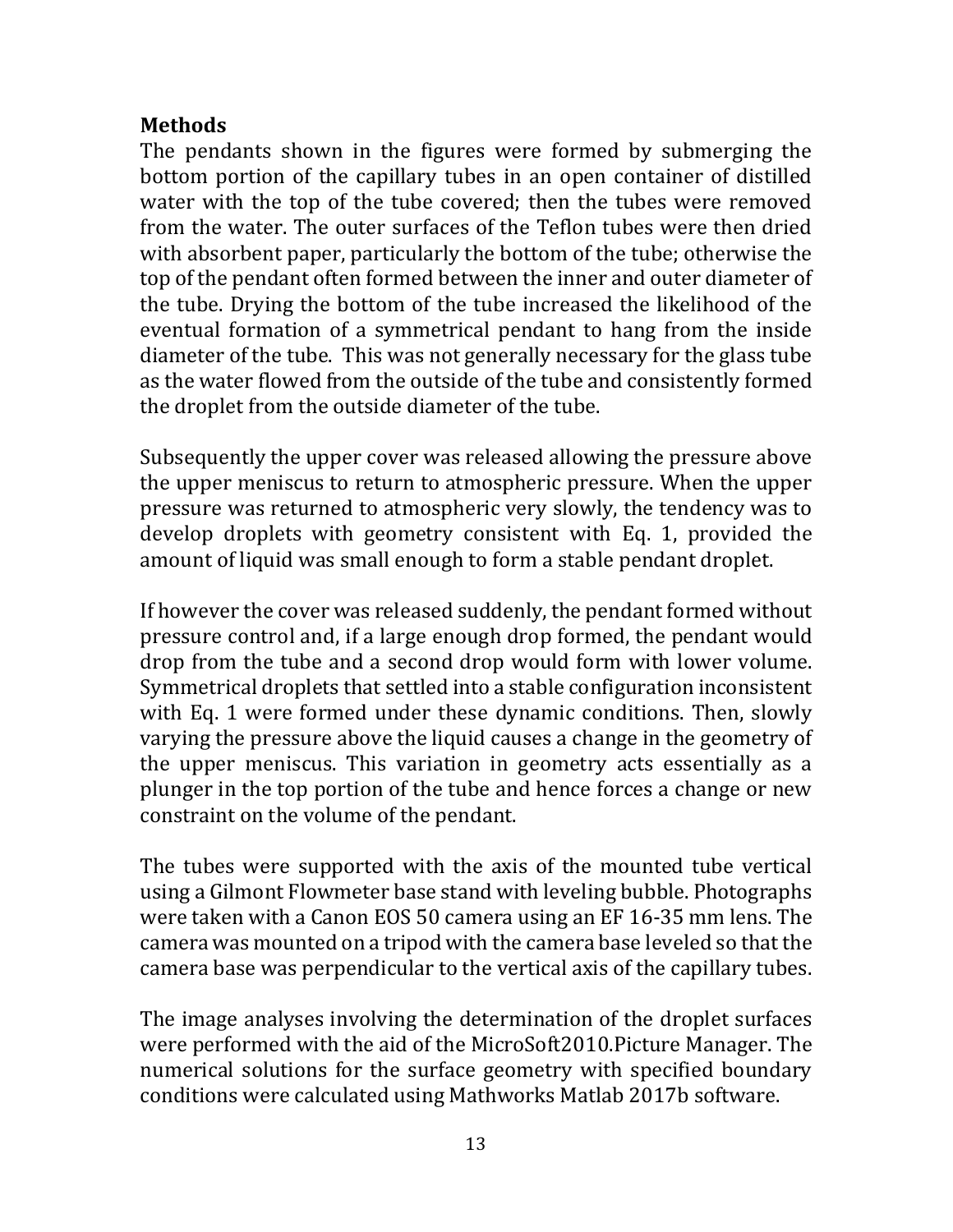## **Conclusion**

These findings challenge a long-accepted belief that capillary surface tension is constant and numerically equal to the free surface energy of the interface. The Young-Laplace theory has held for more than two centuries and is applied in many branches of science and engineering including fields from fluid mechanics to biomechanics; from capillary waves in the oceans to ink jet printing and microfluidic transport. The results presented here indicate that for a surface separating immiscible fluids, a constant, isotropic value for the surface tension should not be presumed indiscriminately. The equivalency of surface tension and surface energy, generally accepted at the macroscale, does not hold unconditionally for hydrostatic equilibrium.

## **Acknowledgments**

The assistance from G.H. Billings and E.A. Iscar Ruland with photography and image analysis is gratefully acknowledged.

## **References**

- 1. Adamson AW (1990) Physical Chemistry of Surfaces (John Wiley and Sons, New York, NY).
- 2. Ibach H (2006) Physics of Surfaces and Interfaces (Springer-Verlag, Berlin).
- 3. Finn R (2012) Equilibrium Capillary Surfaces. Vol. 284 (Springer Science & Business Media*). DOI: 10.1007/978-1-4613-8584-4*
- 4. Rowlinson JS (2005) Cohesion: A Scientific History of Intermolecular Forces (Cambridge Univ Press, Cambridge, UK).
- 5. Young T (1805) An essay on the cohesion of fluids. *Phil Trans R Soc Lond* 95:65-87. **<https://doi.org/10.1098/rstl.1805.0005>**
- 6. Laplace PS (1806) Traitb de Mdcanique Cbleste; Suppldment au dixi~me livre, Sur l'action Capillaire (Courcier, Paris). Also in Laplace PS (1839) Theory of capillary attractions, supplement to the Tenth Book of Celestial Mechanics; Translated with a commentary by N. Bowditch (Hilliard, Gray, Little and Wilkins, Boston).
- 7. Tenney SM (1993) A tangled web: Young, Laplace, and the surface tension law. *Physiol* 8:179-183.
- 8. Bikerman JJ (1978) Capillarity before Laplace: Clairaut, Segner, Monge, Young. *Archive* for *history* of *exact sciences* 18: 103-122. https://doi.org/10.1007/BF00348143